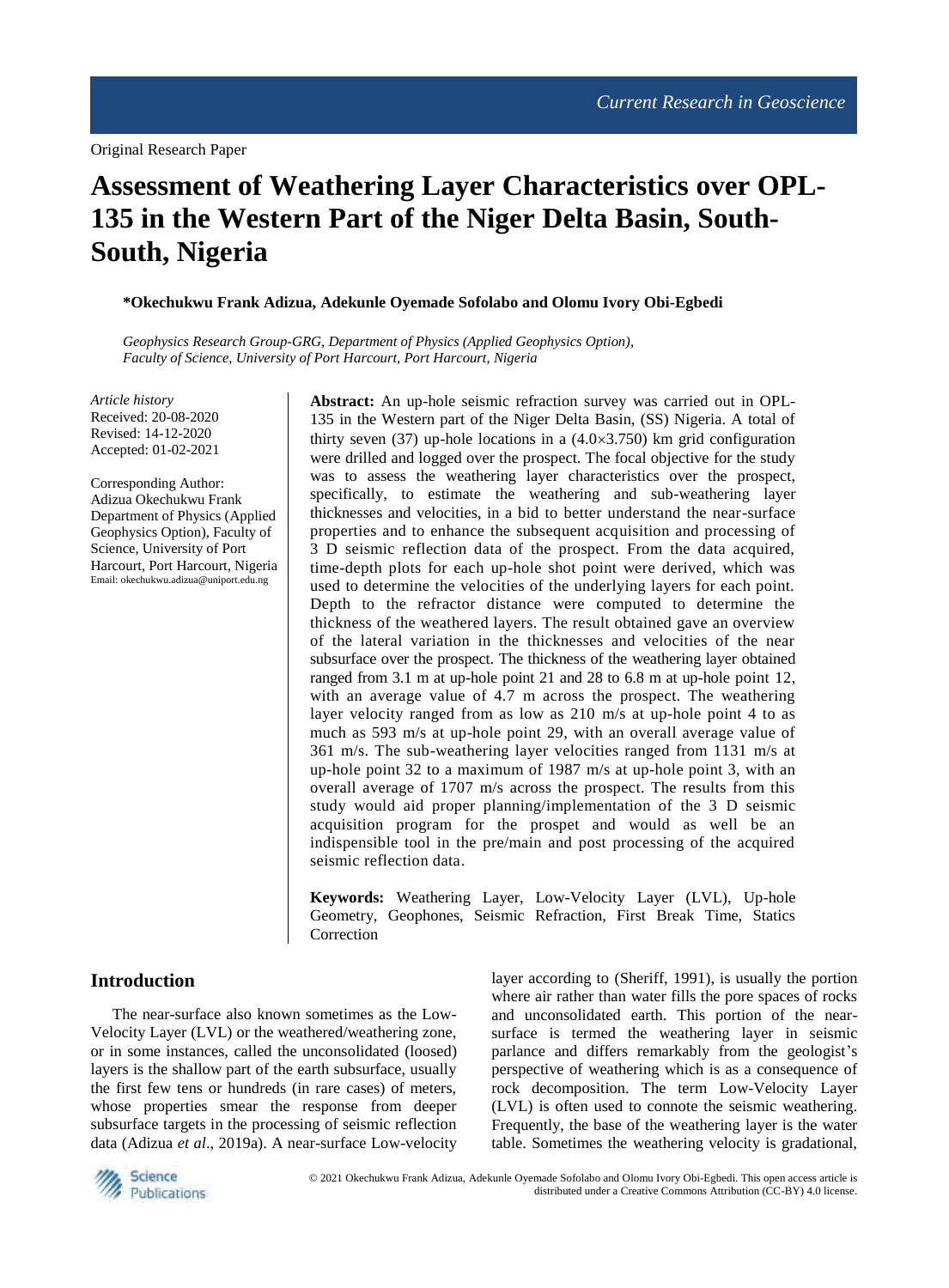sometimes it is sharply layered. Weathering velocities typically range from 500 to 800 m/s (although they could be as low as 150 m/s for the first few metres) compared to sub-weathering velocities of 1500 m/s or greater (Sheriff, 1991).

The Low-Velocity Layers (LVL) is majorly known for their low seismic velocities and varying or irregular thicknesses. This variation affects travel-times along elevation changes and results to slow transmission of seismic waves and generation of some form of seismic noise (surface waves). There exist a great disparity in the velocity of the seismic weathered Layer (LVL) when compared to that of the underlying consolidated strata. This disparity causes errors in the arrival time of the reflected/refracted signals (waves) associated with the small changes in the thickness of the weathered layer. This poses a challenge in processing and interpretation of seismic reflection data for deeper targets as earlier stated. It is pertinent therefore, to ascertain (estimate) the depth to the base of the weathered layer before a seismic acquisition survey. Such information would enable in the right placement of shots at the appropriate depths so as to reduce ground roll interference with actual subsurface reflection during seismic acquisition projects. It aids in removing the effect of topographic differences for the various shot points taken on a spread, thereby, aiding the processed data produce a true picture of the subsurface. It equally allows for the reduction of seismic reflection/refraction data to a specific reference or fixed datum (Marsden, 1993).

The assessment of the near-surface weathering characterisitics, therefore, finds very useful applications in seismic data processing (Cox, 1999; Yilmaz, 2001; Opara *et al.*, 2018; Adizua *et al*., 2019a-b) and other applications like in geotechnical investigations, civil and mining engineering projects (Goulty and Brabham, 1984; Steeples and Miller, 1988; Büker *et al*., 1998; Juhlin *et al*., 2002). The conventional approaches to near-surface characterization include inversion of refracted arrivals, up-hole survey techniques and more recently tomography. These approaches have been extensively discussed and applied in different basins around the world (Hampson and Russell, 1984; Zhu *et al*., 1992; Belfer and Landa, 1996; Lanz *et al*., 1998; Martí *et al*., 2002; Bergman *et al*., 2004; Yordkayhun *et al*., 2007; Guevara *et al*., 2013). The up-hole survey technique have equally been tested and applied within the Niger Delta Basin, Nigeria (Enikanselu, 2008; Igboekwe and Ohaegbuchu, 2011; Ofomola, 2011; Adeoti *et al*., 2013; Anomohanran, 2014). In the present study, the up-hole survey technique is applied in the assessment of the

weathering layer charateristics over OPL-135 in the western part of the Niger Delta Basin, South-South, Nigeria, to better understand the near-surface characteristics and to enhance the subsequent acquisition and processing of 3 D seismic reflection data of the prospect.

The up-hole survey is a viable means of determining the thickness of the near-surface layers and the time for seismic energy to travel through these layers and hence their velocities (Cox, 1999). The information obtained from up-hole surveys provide complementary details that aids in the interpretation of conventional seismic refraction/reflection data. The up-hole survey locations serve as control points and when tied to seismic data extends the well location (up-hole survey point) information away from the hole or to interpolate between two or more holes across the seismic volume. (Sheriff, 1991) defines an up-hole survey as; "successive sources at varying depths in a borehole in order to determine the velocities of the near-surface formations, the weathering thickness and (sometimes) the variations of record quality with source depth". In continuation, he stated further that "sometimes a string of geophones is placed in a hole of the order of 200 ft deep to measure the vertical travel times from a nearby shallow source". Up-hole surveys are not used universally and their expensive cost of deployment is a critical factor that limits its wide range of application. Two common techniques or configurations exist for data acquisition during up-hole refraction surveys, they are:

- i) Source in borehole and receivers at the surface
- ii) Receivers in borehole and source at the surface

Both configurations are illustrated in Figs. 1 and 2 respectively.

Regardless of the method or configuration adopted to acquire the data, with either sources (up-hole recording) or receivers (downhole recording) in the borehole, the basic procedure is the same. Once the up-hole data is acquired, the interpretation usually entails:

- i) Picking the first arrivals from each depth level
- ii) Applying any necessary corrections to these times
- iii) Plotting the data and estimating the velocities and thicknesses of the various layers identified

By so doing, a near-surface assessment of the weathering layer characteristics would have been obtained. Details on the underlying principles, methods of implementation of up-hole surveys, data collection, reduction/conversion and correction as well as interpretational approaches to up-hole survey models have been well documented in (Franklin, 1982; Wong *et al*., 1987; Hunter and Burns, 1990; Whiteley *et al*., 1990a-b; Cox, 1999).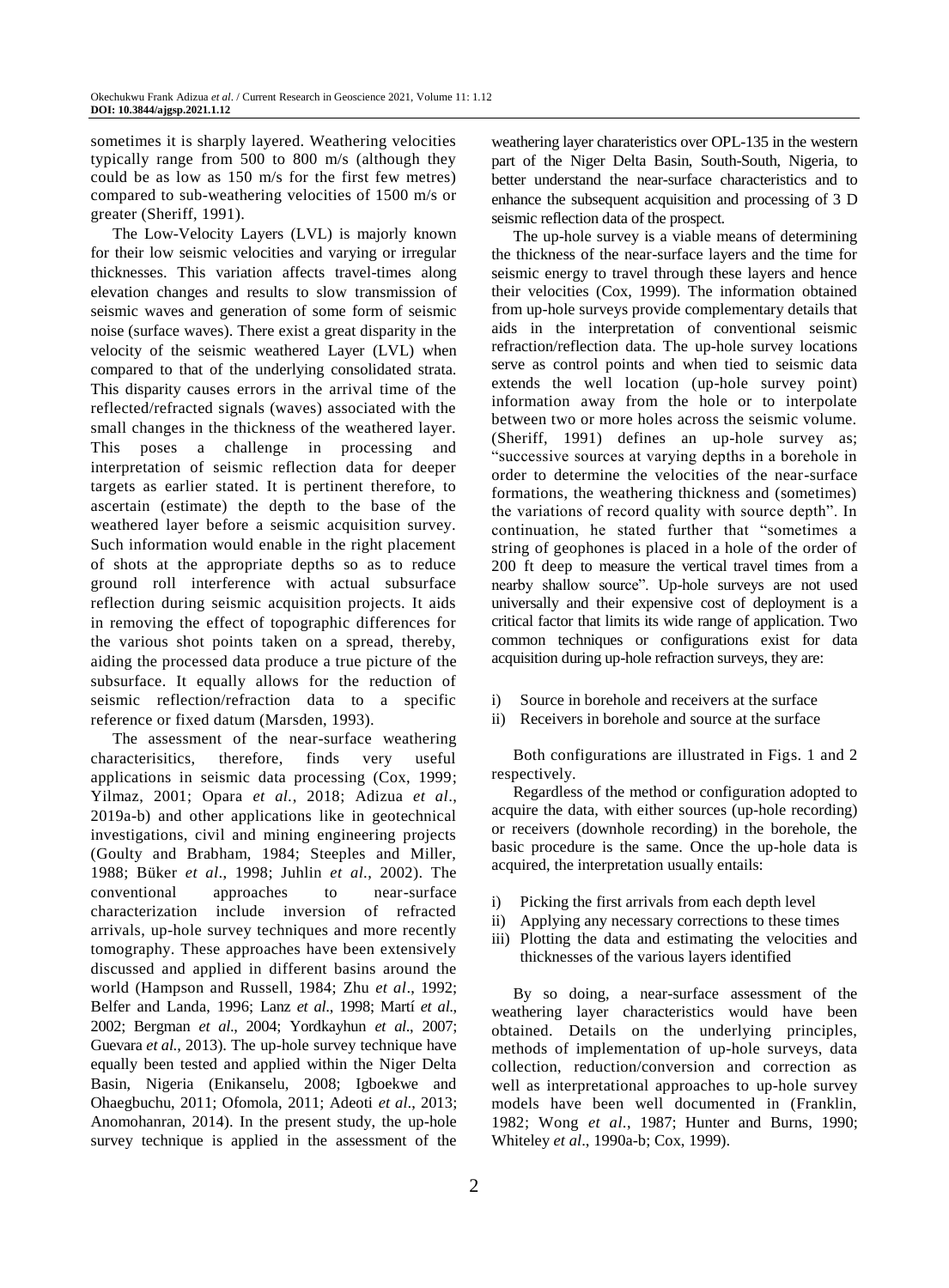

**Fig. 1:** Up-hole survey configuration for sources in borehole, receiver at the surface (Cox, 1999)



**Fig. 2:** Up-hole survey configuration for receivers in borehole, source at the surface (CNPC/BGP Technical Report, 2014)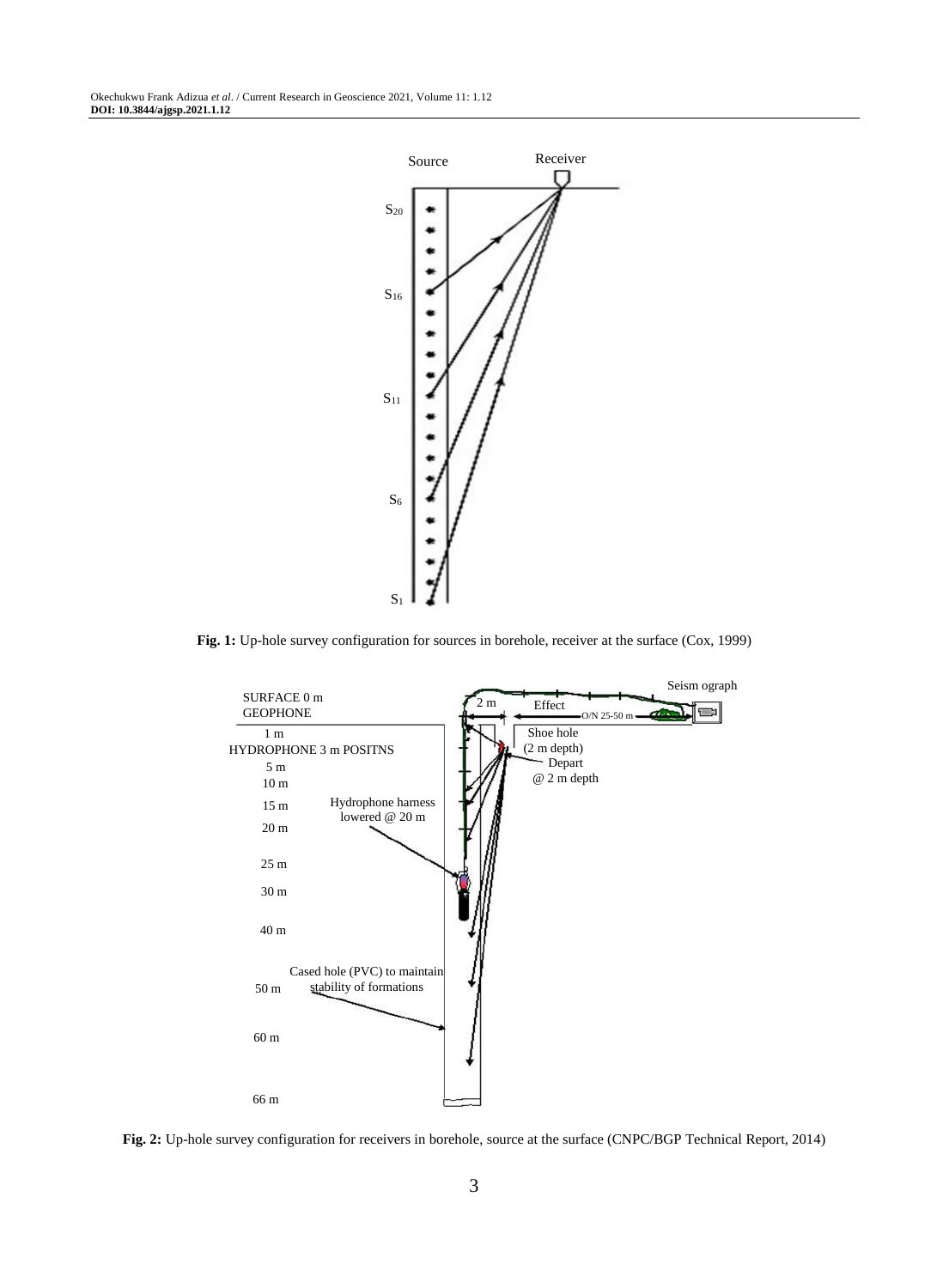# **Location of Study Area and Geologic Settings**

The study area covers four Local Government Areas (LGAs) in Delta State, Nigeria. The LGAs are; Aniocha South, Ndokwa East, Oshimili North and Oshimili South. Figure 3 shows the location and boundaries of the study area.

The vegetation in the prospect area varies from farm lands, light vegetation and grass lands in the western and central part of the prospect to raffia flooded plains and tropical rain forests at the eastern region. The prospect area is subceptible to heavy flooding and erosion in the wet seasons. Numerous small lakes and fish ponds which are all of economic value, through fishing to the local communities are situated within the prospect. The Iyesse River runs through the central part, dividing the prospect into approximate halves and the Umomi River, a tributary of the River Niger, aligns almost parallel with the prospect on the northern part while the River Niger bounds the prospect on the east. Accessibility in the prospect area is quite fair. The major Ughelli - Asaba road runs almost centrally through the prospect with other minor linked roads. Access over the north to northwestern part is good. However, some difficulty exist at the north-southern and central parts where the roads terminate at creeks. The area is a part of the Niger Delta Basin. The sediments are unconsolidated and have a

highly variable thickness throughout the region. It is made up of fresh water swamps and mangrove swamps with relief that increases towards the north. The Niger Delta Basin is characterized by both marine and mixed continental depositional environments which is believed to have originated during the Eocene. Only three sedimentary formations (Fig. 4) have been identified in the Niger Delta Basin, namely; the Benin, the Agbada and Akata Formations (Short and Stauble, 1967).

The Benin Formation consists of predominately massive, highly porous fresh water-bearing sandstone with local interbed of shale. The sand and sandstone are granular and pebbly to fine-grained. It is a continental deposit of Miocene to younger age, with variable thickness in the order of >1,800 m. Typical outcrops of the Benin Formation can be seen around Benin and Onitsha. The Agbada Formation consists of alternating sandstones and shales and is of fluviomarine origin. It is Eocene in age in the north and Pliocene in the south. These sands, sandstones and marine shales which make up the Agbada Formation has a maximum thickness of about 3000 m. It constitutes the main hydrocarbon habitat in the Niger-Delta. The Akata Formation consists of shales with local interbedding of sands and siltstones. It was deposited in a marine environment and has a maximum thickness of about 5500 m. It is thought to be the main hydrocarbon kitchen of the Niger Delta Basin (Kulke, 1995; Klett *et al*., 1997).



**Fig. 3:** Location of the study area with it's dimensions bounded by the green lines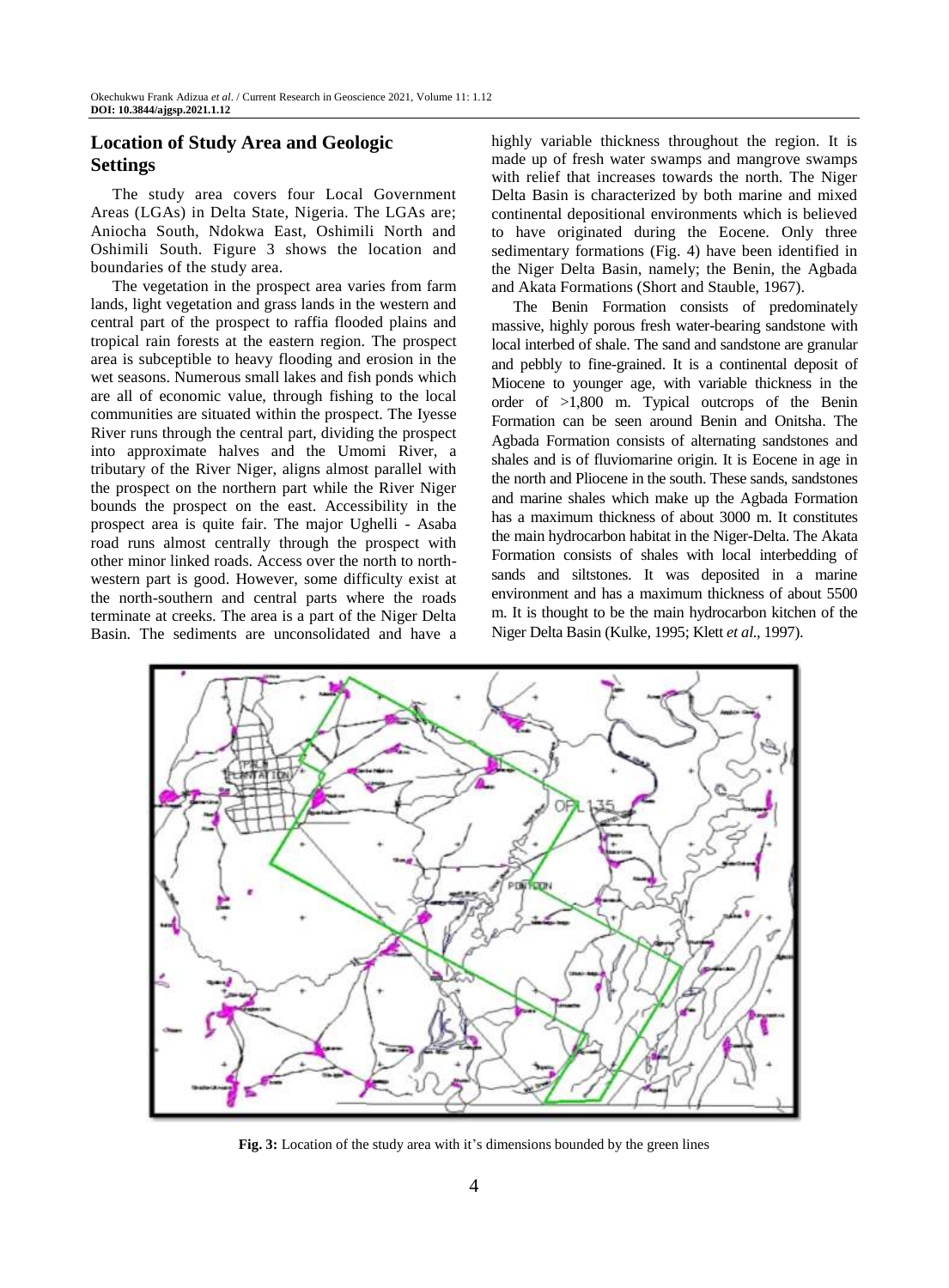

**Fig. 4:** Stratigraphy and depositional structure of the Niger Delta Basin

*i T*

#### **Background Theory**

A brief but concise description of the underlying principle of the up-hole refraction survey technique (slopeintercept technique of interpretation) is presented.

During an up-hole refraction survey, after the detonation of the shots, that is, generation of seismic wave energy, the travel time (first breaks) of seismic waves from a known source location through a refractor and back to a surface geophone could be determined. If a graph of first break times (*T*) is plotted against the offset  $(X)$  for each up-hole set up or configuration (Fig. 5).

The velocity of the weathered layer could easily be obtained for every up-hole point. Similarly, assuming a two-layer earth model in which the energy source is located in the weathered zones, the travel time *T* is given by:

$$
T = \frac{X - 2Z \tan \theta_c + 2Z}{V_2} + \frac{2Z}{V_1 \cos \theta_c}
$$
 (1.0)

Where:

 $X =$ The offset distance

- $\theta_c$  = The critical angle of incident wave
- *Z* = The depth to base of the weathered layer or depth to interface
- $V_1$  = The weathered layer velocity
- $V_2$  = The consolidated layer velocity

From (1.0), if the offset is set at  $X = 0$  (that is at shot point location), it implies from Fig. 5 that time  $T = T_i$ :

$$
T_i = \frac{2Z}{\cos \theta_c \left( \left( \frac{1}{v_1} - \left( -\frac{\sin \theta_c}{v_2} \right) \right)} \tag{2.0}
$$

Considering that from Snell's law,  $\theta_c = \sin^{-1} \left| \frac{v_1}{v_2} \right|$ 2  $\theta_c = \sin^{-1}\left(\frac{v_1}{v_2}\right)$ , Eq.

2.0 modifies further to:

$$
T_i = \frac{2Z \cos \theta_c}{v_1}
$$

$$
= \frac{2Z (v_2^2 - v_1^2)^{1/2}}{v_2 v_1}
$$
(3.0)

From the relations above, if  $T_i$  is known for all uphole survey points, then *Z* which is the depth to the base of the weathered zone could be obtained as:

$$
Z = \frac{T_i v_2 v_1}{2(v_2^2 - v_1^2)^{1/2}}
$$
(4.0)

Figure 6, graphically shows how the weathered layer thickness can be estimated via the slope-intercept technique.

The thickness of the weathered layer is the path covered by line OA on the depth axis. Therefore, if the up-hole survey time versus depth graph is plotted for all survey measurements points, the distances OA in each case could easily be obtained to generate the thicknesses of the weathered layers for all the various survey points. The dotted lines at point A, marks the base of the Low-velocity layer, which in actual sense is, the base of the weathered layer.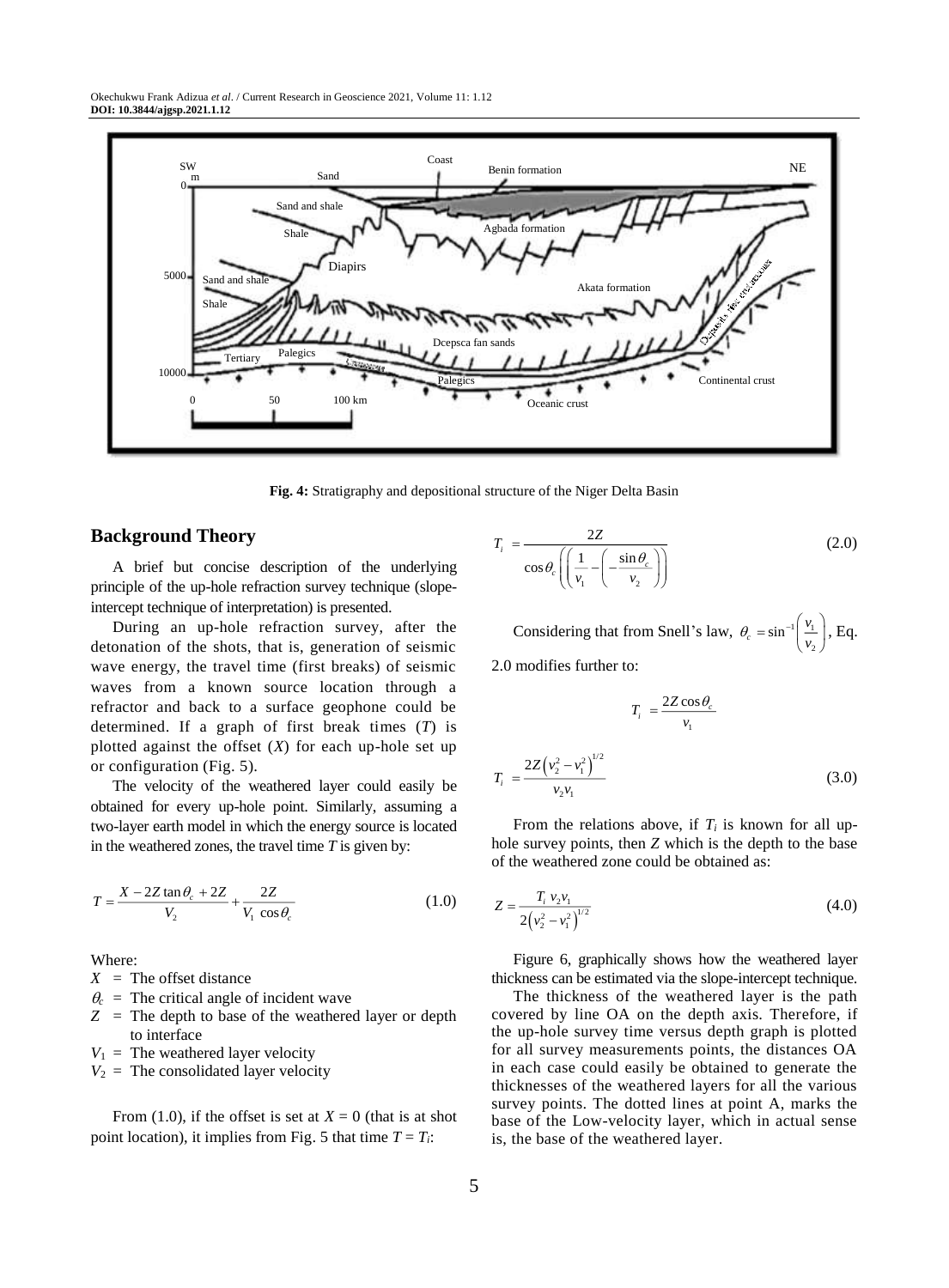Okechukwu Frank Adizua *et al*. / Current Research in Geoscience 2021, Volume 11: 1.12 **DOI: 10.3844/ajgsp.2021.1.12**



**Fig. 5:** A plot of travel Time  $(T)$  versus offset  $(X)$ 



**Fig. 6:** Up-hole survey Time (T) versus Depth (D) relation for estimating thickness of weathered layers via the slope-intercept approach

## **Materials, Data Acquisition Strategy and Processing**

Materials deployed for the up-hole refraction survey included; a Geometrics Strata Visor NZ11 Seismograph recorder, blaster unit, wiring harness, 12V dry cell battery and consumables like, plastic casings, plotter paper rolls, masking tapes, bulldog tapes, knives and digital multimeters. A complete up-hole acquisition crew prosecuted the up-hole survey operation. A total numbers of thirty seven (37) up-hole locations in a (4.03.750) km grid specification were drilled and logged. They were arranged such that at least four uphole locations were taken on each swath (Fig. 7).

Prior to acquisition, basic instrument tests were performed to ensure the instruments deployed to the field functioned optimally. The acquisition set up entailed placing recievers in the borehole with the source at the surface (Fig. 2). A firing command was then given from the blaster unit which provided the required voltage discharge needed to trigger the detonators (energy source). The blasting unit normally produces a field time signal simultaneously with the firing pulse to the caps. This signal would be fed back and recorded into the instrument to produce the arrival time sequence. Once a shot is successful, the output data is documented and the harness moved to the next calibrated depth. This procedure was repeated till the last depth was logged. A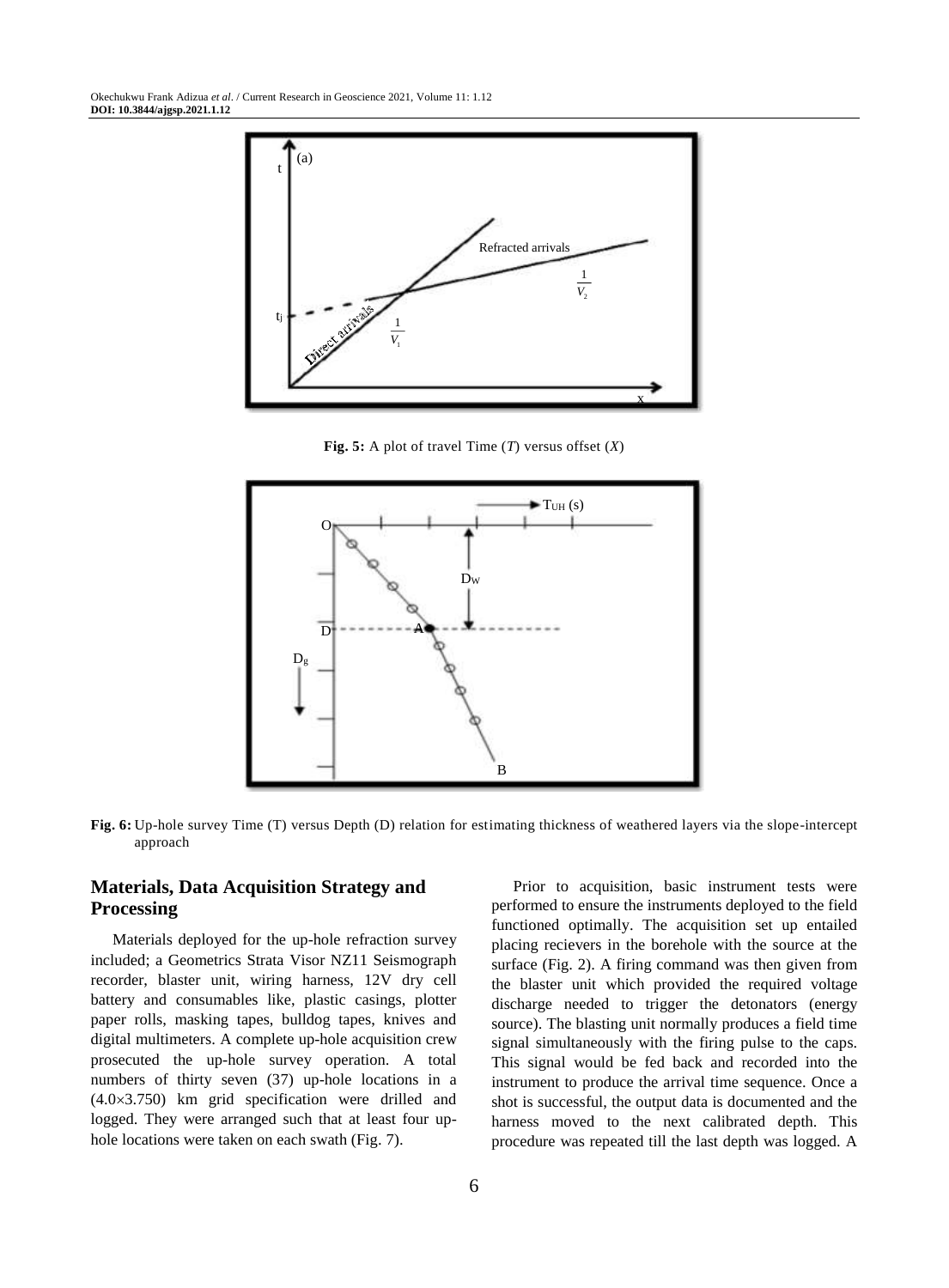block diagram showing the workflow for the processing of the acquired field data is presented in Fig. 8.



**Fig. 7:** Up-hole grid map of the prospect showing up-hole sample points with purple dots



**Fig. 8:** The processing workflow adopted for the acquired up-hole survey data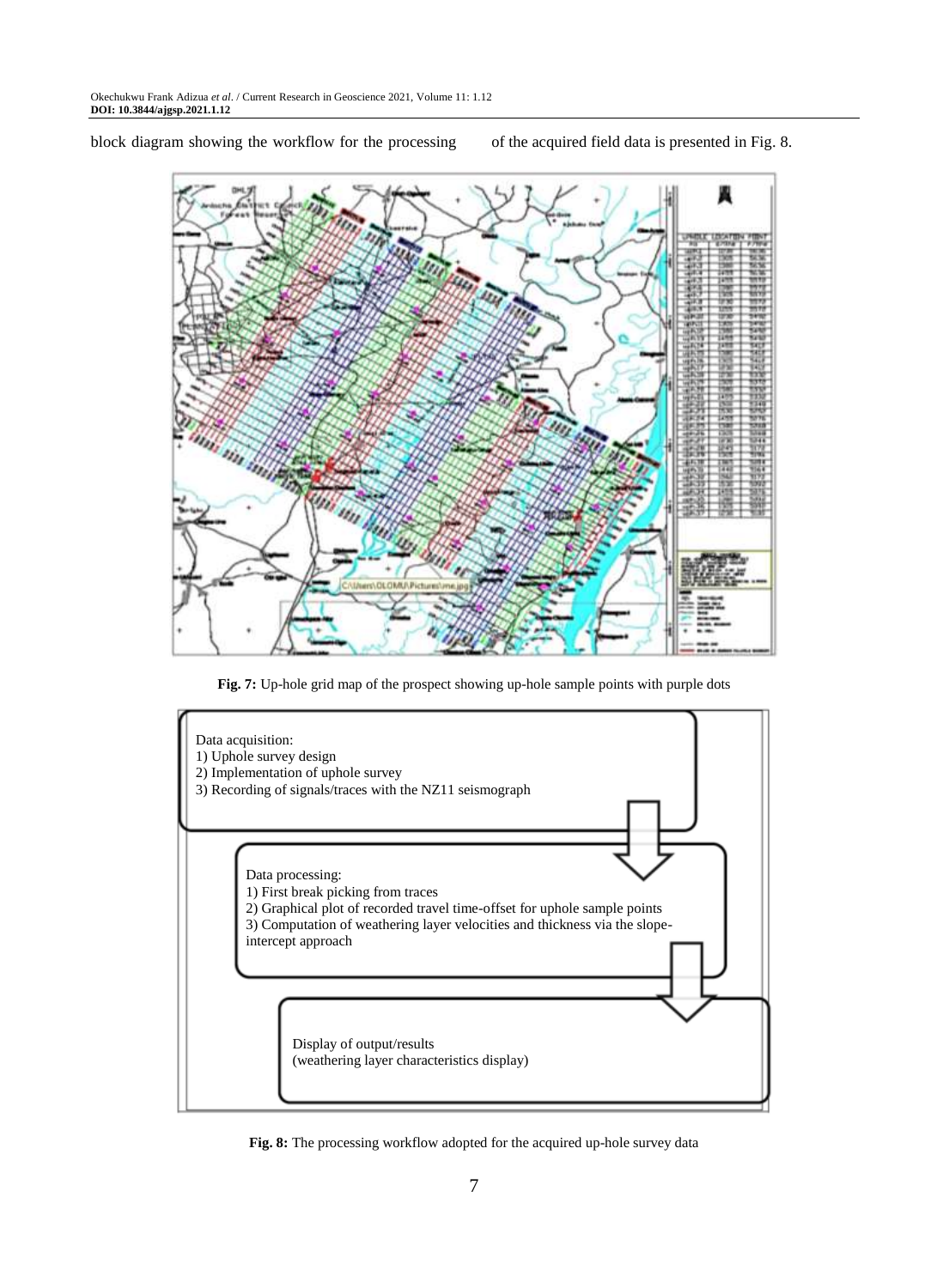### **Results and Discussion**

Presented in Figs. 9-11 are graphical plots of recorded travel times versus offset for some selected up-hole sample locations.

From the travel time versus offset plots, the layer model of the prospect was generated using the already established relations (Eqs. 1.0-4.0). This weathering layer model is given in Table 1.

The weathering layer velocity ranged from as low as 210 m/s around UPH-4 of the prospect to 593 m/s around UPH-29. These relatively high variations in the near surface seismic velocity is indicative of the high degree of inhomogeneity of the layer (The Low-Velocity Layer-LVL, in this particular case). This remarkably reduces the possibility of obtaining a smooth statics response for any seismic reflection data likely to be acquired in the area. These values obtained were in close proximity (in agreement) to those obtained in the separate studies by (Adeoti *et al*., 2013; Anomohanran, 2014) in other different locations within the Niger Delta Basin.



**Fig. 9:** Travel time versus offset plots for up-hole sample points 1-8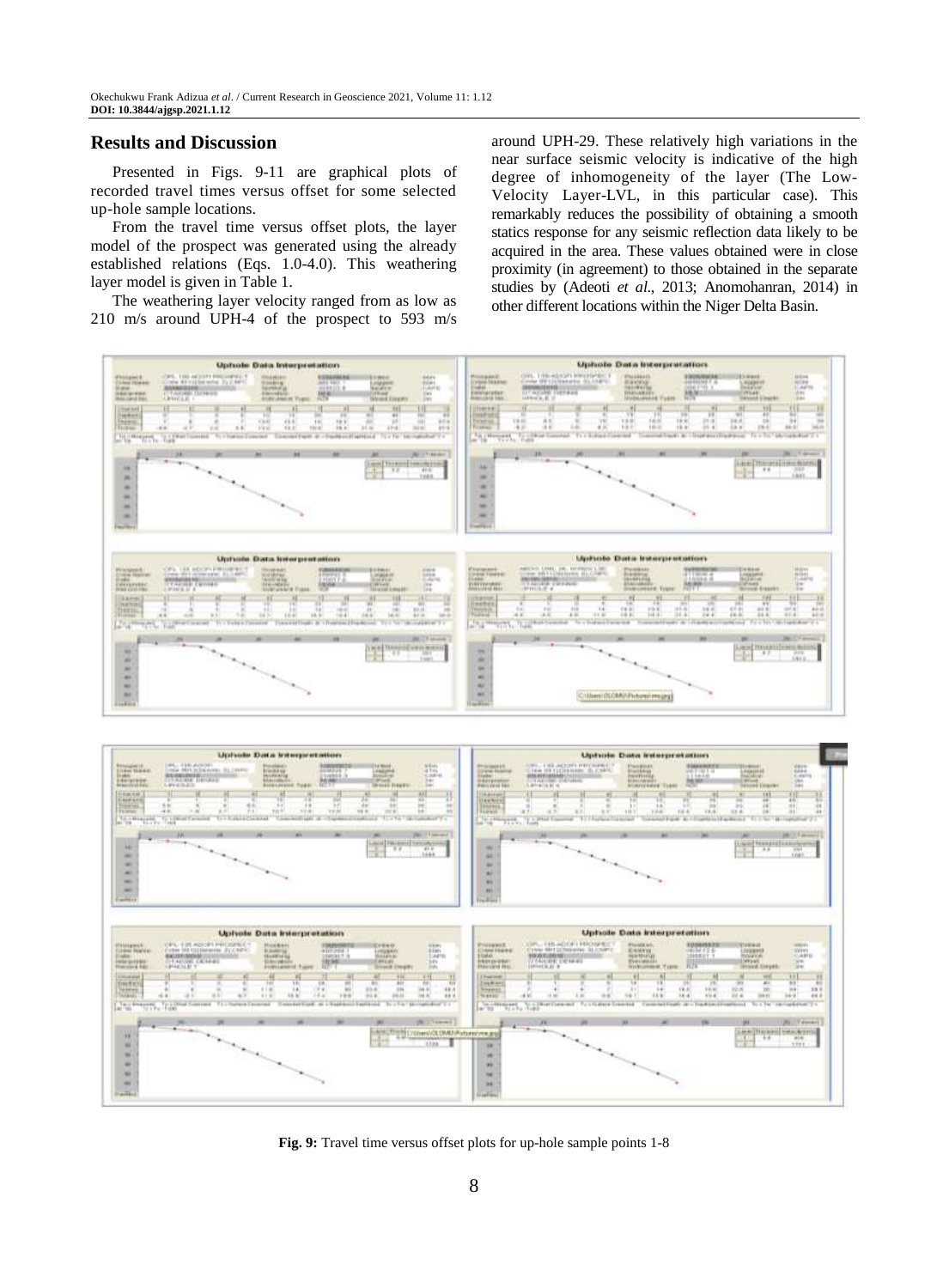Okechukwu Frank Adizua *et al*. / Current Research in Geoscience 2021, Volume 11: 1.12 **DOI: 10.3844/ajgsp.2021.1.12**



**Fig. 10:** Travel time versus offset plots for up-hole sample points 9-15

Also, the weathering layer thickness ranged from as low as 3.1 m around UPH-21 and UPH-28 of the area to 6.8 m around UPH-12. The average weathering thickness was approximately 4.7 m. The implication for these values obtained is that, for the soon to be deployed/executed 3 D seismic reflection acquisition program, the dynamite shots (energy sources) should be well placed below this average depth of 4.7 m (should be even deeper, above 7 m around UPH-12) across the entire prospect to grossly ameliorate and eliminate all the undesirable effects/problems of the low velocity layer-LVL (ground roll and their likes) on the eventual pre/main and post processing of the 3 D seismic reflection data and its attendant adverse effect on the overall imaging quality (output) of the section, most of which have previously been highlighted in the introductory part of the paper. The sub weathering (consolidated) layer seismic velocity ranged from 1131 m/s around UPH-32 to 1987 m/s around UPH-3. Again these values obtained were in agreement to those obtained by (Enikanselu, 2008; Igboekwe and Ohaegbuchi, 2011; Adeoti *et al.*, (2013). This portion of the near subsurface layer is sufficiently compacted judging from the seismic velocity distribution across this section within the study area. The depth to the interface ranged from 0.45 m around UPH-28 to 1.50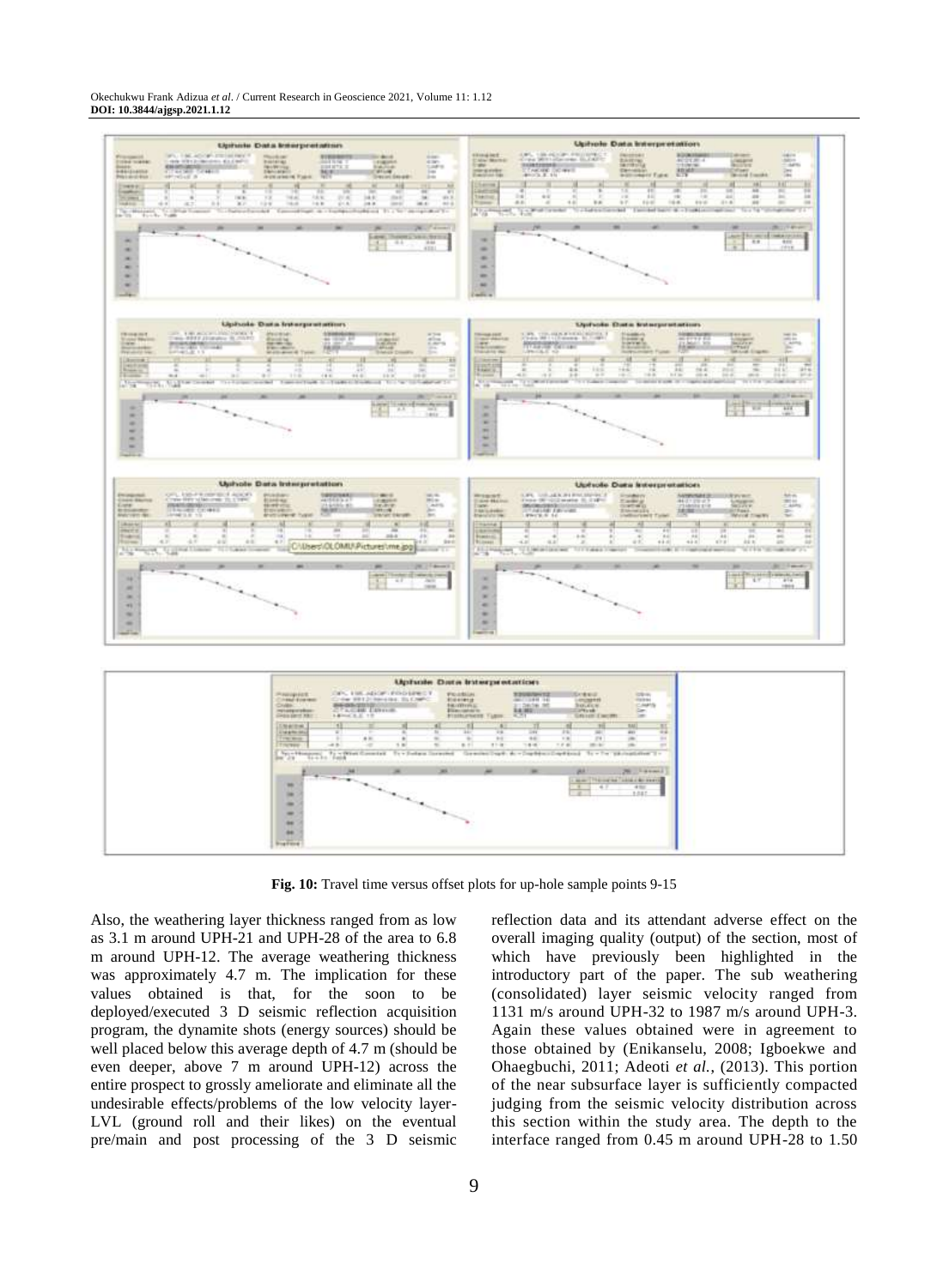m around UPH-33 within the prospect. The output of this study would serve as a very valuable input parameter and greatly enhance the elevation and weathering components of statics correction for the

eventual seismic reflection data that would be acquired in the prospect and would guide in the correct placement of shots as previously emphasized during the 3 D seismic reflection data acquisition campaign.



**Fig. 11:** Travel time versus offset plots for up-hole sample points 31-37

| <b>Table 1:</b> Layer model of the weathering and sub-weathering zones over the prospect |  |  |
|------------------------------------------------------------------------------------------|--|--|
|------------------------------------------------------------------------------------------|--|--|

|              |               | $\tilde{ }$   | Weathering layer | Consolidated (Sub-weathering) |            | Depth to      |
|--------------|---------------|---------------|------------------|-------------------------------|------------|---------------|
| Sample point | Elevation (m) | Thickness (m) | velocity $(m/s)$ | layer velocity $(m/s)$        | Time $(s)$ | Interface (m) |
| $UPH-1$      | 16.60         | 5.2           | 415              | 1804                          | 11         | 0.67          |
| UPH-2        | 15.30         | 4.4           | 237              | 1851                          | 17         | 0.55          |
| $UPH-3$      | 15.04         | 4.1           | 261              | 1987                          | 15         | 0.50          |
| UPH-4        | 15.89         | 4.7           | 210              | 1810                          | 21         | 0.62          |
| UPH-5        | 14.86         | 5.0           | 414              | 1660                          | 11         | 0.73          |
| UPH-6        | 15.87         | 4.4           | 341              | 1691                          | 12         | 0.63          |
| UPH-7        | 15.96         | 5.6           | 384              | 1728                          | 15         | 0.88          |
| UPH-8        | 15.68         | 5.5           | 450              | 1711                          | 12         | 0.85          |
| UPH-9        | 14.50         | 5.3           | 334              | 1721                          | 16         | 0.81          |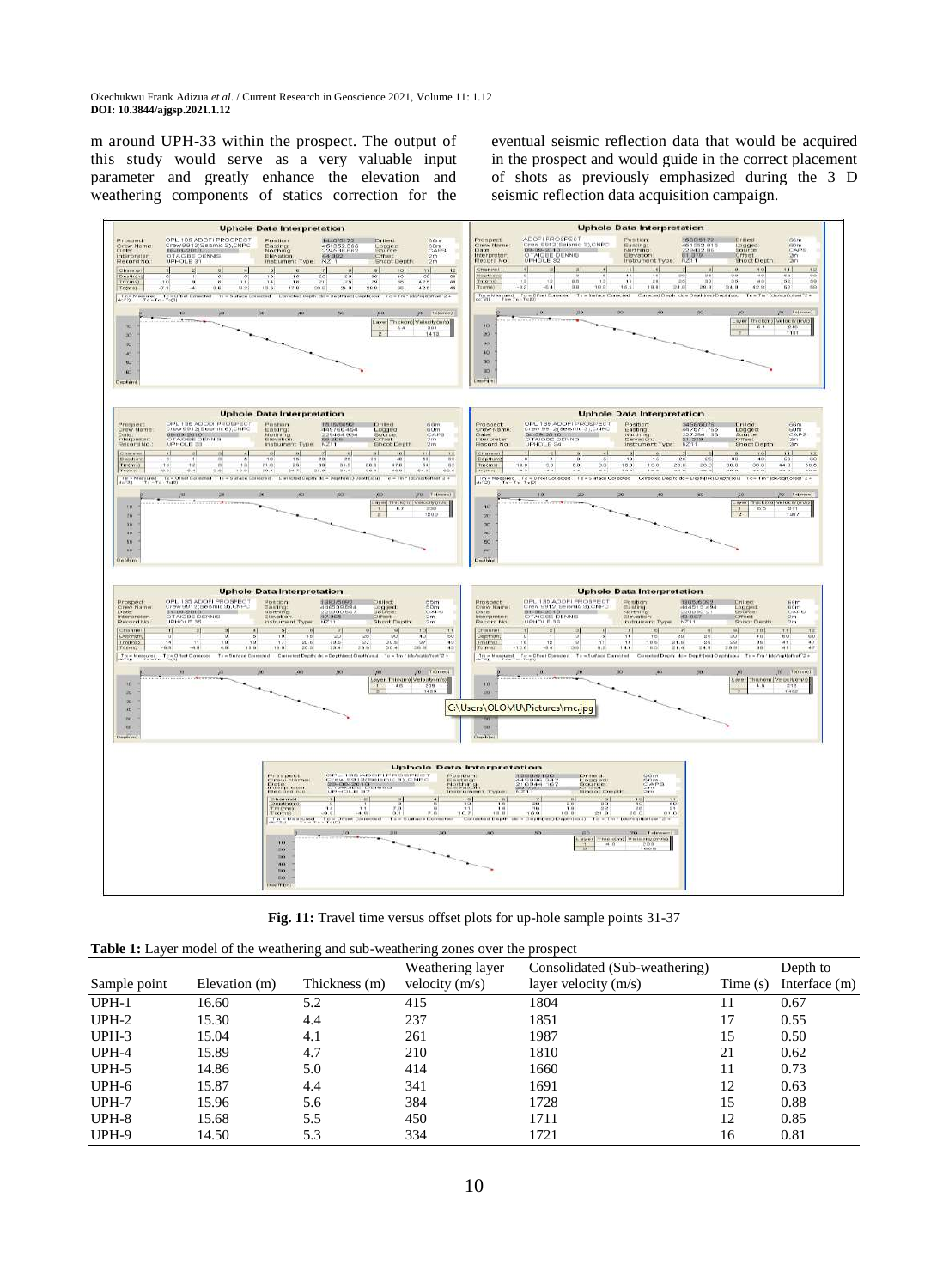| Table 1: Continue |       |     |     |      |    |      |  |  |  |
|-------------------|-------|-----|-----|------|----|------|--|--|--|
| <b>UPH-10</b>     | 15.69 | 5.0 | 425 | 1712 | 11 | 0.73 |  |  |  |
| <b>UPH-11</b>     | 15.27 | 4.2 | 316 | 1463 | 13 | 0.74 |  |  |  |
| <b>UPH-12</b>     | 17.62 | 6.8 | 444 | 1967 | 16 | 0.95 |  |  |  |
| <b>UPH-13</b>     | 16.67 | 4.7 | 383 | 1596 | 11 | 0.70 |  |  |  |
| $Uph-14$          | 15.52 | 4.7 | 474 | 1694 | 09 | 0.68 |  |  |  |
| <b>UPH-15</b>     | 14.82 | 4.7 | 452 | 1737 | 10 | 0.70 |  |  |  |
| <b>UPH.16</b>     | 13.59 | 4.3 | 382 | 1712 | 11 | 0.65 |  |  |  |
| <b>UPH.17</b>     | 12.91 | 5.0 | 396 | 1801 | 12 | 0.69 |  |  |  |
| <b>UPH.18</b>     | 19.23 | 4.2 | 392 | 1737 | 10 | 0.59 |  |  |  |
| <b>UPH.19</b>     | 14.73 | 4.5 | 336 | 1943 | 13 | 0.58 |  |  |  |
| <b>UPH.20</b>     | 15.35 | 4.5 | 570 | 1690 | 08 | 0.76 |  |  |  |
| <b>UPH.21</b>     | 16.35 | 3.1 | 380 | 1895 | 09 | 0.47 |  |  |  |
| <b>UPH.22</b>     | 16.12 | 3.7 | 375 | 1898 | 11 | 0.57 |  |  |  |
| <b>UPH.23</b>     | 16.64 | 3.5 | 539 | 1856 | 06 | 0.48 |  |  |  |
| <b>UPH.24</b>     | 21.78 | 4.4 | 303 | 1914 | 14 | 0.57 |  |  |  |
| <b>UPH.25</b>     | 19.82 | 4.2 | 360 | 1689 | 12 | 0.67 |  |  |  |
| <b>UPH.26</b>     | 17.39 | 4.5 | 278 | 1775 | 16 | 0.64 |  |  |  |
| <b>UPH.27</b>     | 18.05 | 3.7 | 540 | 1746 | 07 | 0.60 |  |  |  |
| <b>UPH.28</b>     | 18.29 | 3.1 | 381 | 1778 | 08 | 0.45 |  |  |  |
| <b>UPH.29</b>     | 16.36 | 5.0 | 593 | 1726 | 09 | 0.88 |  |  |  |
| <b>UPH.30</b>     | 20.53 | 3.8 | 237 | 1889 | 15 | 0.48 |  |  |  |
| <b>UPH.31</b>     | 44.80 | 5.4 | 301 | 1413 | 17 | 0.95 |  |  |  |
| <b>UPH.32</b>     | 81.38 | 5.1 | 245 | 1131 | 20 | 1.14 |  |  |  |
| <b>UPH.33</b>     | 86.21 | 6.7 | 239 | 1203 | 29 | 1.50 |  |  |  |
| <b>UPH.34</b>     | 51.58 | 6.5 | 311 | 1387 | 21 | 1.24 |  |  |  |
| <b>UPH.35</b>     | 47.07 | 4.6 | 209 | 1429 | 22 | 0.82 |  |  |  |
| <b>UPH.36</b>     | 43.07 | 4.5 | 212 | 1482 | 20 | 0.73 |  |  |  |
| <b>UPH.37</b>     | 25.76 | 4.0 | 233 | 1929 | 18 | 0.55 |  |  |  |

#### **Conclusion**

This study has successfully determined the weathering layer characteristics of the prospect (OPL-135) using the up-hole refraction survey technique. The results obtained revealed a two layer earth model. The weathering layer was relatively heterogeneous and loose, whereas, the subweathering layer was relatively compacted and fairy homogeneous. The results from this study has suggested that for any meaningful seismic reflection project to be embacked upon in the prospect, it would require a substantial amount of statics correction, owing to the high variability of the weathering layers in terms of velocity and thickness. The velocity estimate gotten from the survey were in close agreement with those gotten from literature and falls within the acceptable range for values used for statics correction in the seismic data processing sequence. The determined depths to the base of the LVL is a vital information for the proper placement of energy sources (dynamites) to ameliorate noise effects as a result of dispersive groundrolls associated with the weathering zone. This would in turn, improve the Signal to Noise Ratio (SNR) of the yet to be acquired seismic reflection data.

#### **Acknowledgement**

The authors are indebted to BGP/CNPC for their role in the procurement of the up-hole refraction survey data. The acquisition crew is also acknowledged for providing useful insights. The University of Port Harcourt, Port Harcourt, Nigeria is worthy of mention, for providing the teaching and research platform.

#### **Author's Contributions**

**Okechukwu Frank Adizua:** Coordinated data analysis, interpretation and discussion. He prepared, reviewed and revised the manuscript on behalf of the team for publication and served as the corresponding author.

**Adekunle Oyemade Sofolabo:** Designed research plan and organized the study for the team.

**Olomu Ivory Obi-Egbedi:** Played a major role in the data acquisition experiments and assisted in data analysis and interpretation for the team.

#### **Ethics**

This article is original and contains unpublished material. The corresponding author confirms that all of the other authors have read and approved the manuscript and no ethical issues involved.

#### **References**

Adeoti, L., Ishola, K. S., Adesanya, O., Olodu, U., & Bello, M. A. (2013). Application of up-hole seismic refraction survey for subsurface investigation: a case study of Liso Field, Niger Delta, Nigeria.